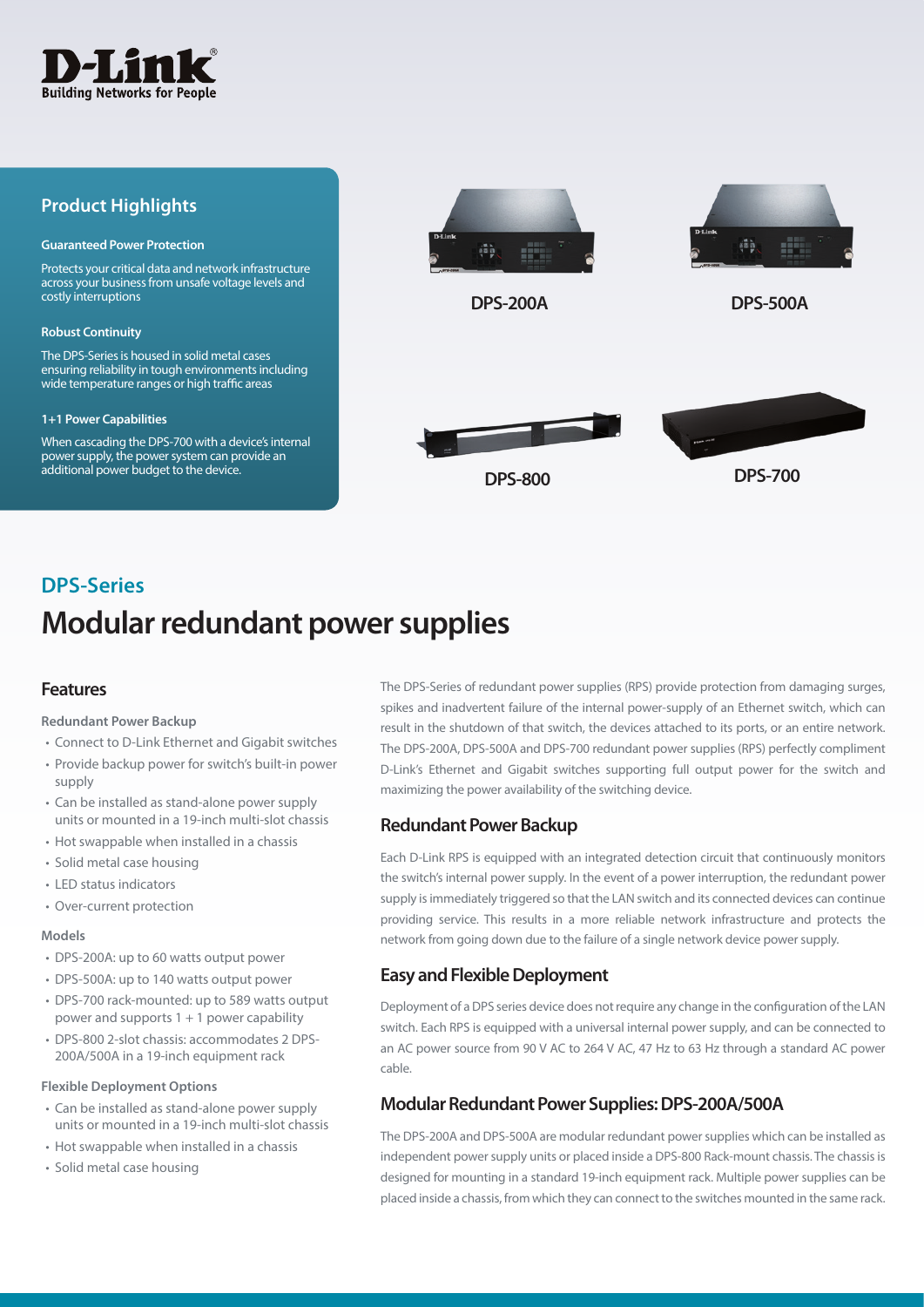

## **DPS-Series Modular redundant power supplies**

Using a chassis, users can save space while allowing for clean cabling. All redundant power supply units installed in the chassis connect directly to their power sources, and they are hot-swappable.

### **Rack Mounted Power Supplies: DPS-700**

The DPS-700 is a 19-inch standard-size rack mount power supply designed to improve flexibility in supporting PoE (Power over Ethernet) equipment. It supports 1+1 power capabilities and when cascaded with a device's internal power supply, the power system can provide additional power budget to the device.

### **Rack-Mount Chassis: DPS-800**

The DPS-800 chassis can accommodate up to two DPS-200A or DPS-500A modules to an equipment rack.



If the worst should happen to your network you need the very best support and fast. Downtime costs your business money. D-Link Assist maximises your uptime by solving technical problems quickly and effectively. Our highly trained technicians are on standby around the clock, ensuring that award-winning support is only a phone call away.

With a choice of three affordable service offerings covering all D-Link business products, you can select the package that suits you best:

### **D-Link Assist Gold - for comprehensive 24-hour support**

D-Link Assist Gold is perfect for mission-critical environments where maximum uptime is a high priority. It guarantees four hour around-the-clock response. Cover applies 24/7 for every day of the year including holidays.

#### **D-Link Assist Silver - for prompt same-day assistance**

D-Link Assist Silver is designed for 'high availability' businesses that require rapid response within regular working hours. It provides a four hour response service Monday to Friday from 8am to 5pm, excluding holidays.

### **D-Link Assist Bronze - for guaranteed response on the**

#### **next business day**

D-Link Assist Bronze is a highly cost-effective support solution for less critical environments. Response is guaranteed within eight business hours Monday to Friday from 8am to 5pm, excluding holidays.

D-Link Assist can be purchased together with any D-Link business product. So whether you're buying switching, wireless, storage, security or IP Surveillance equipment from D-Link, your peace of mind is guaranteed. D-Link Assist also offers installation and configuration services to get your new hardware working quickly and correctly.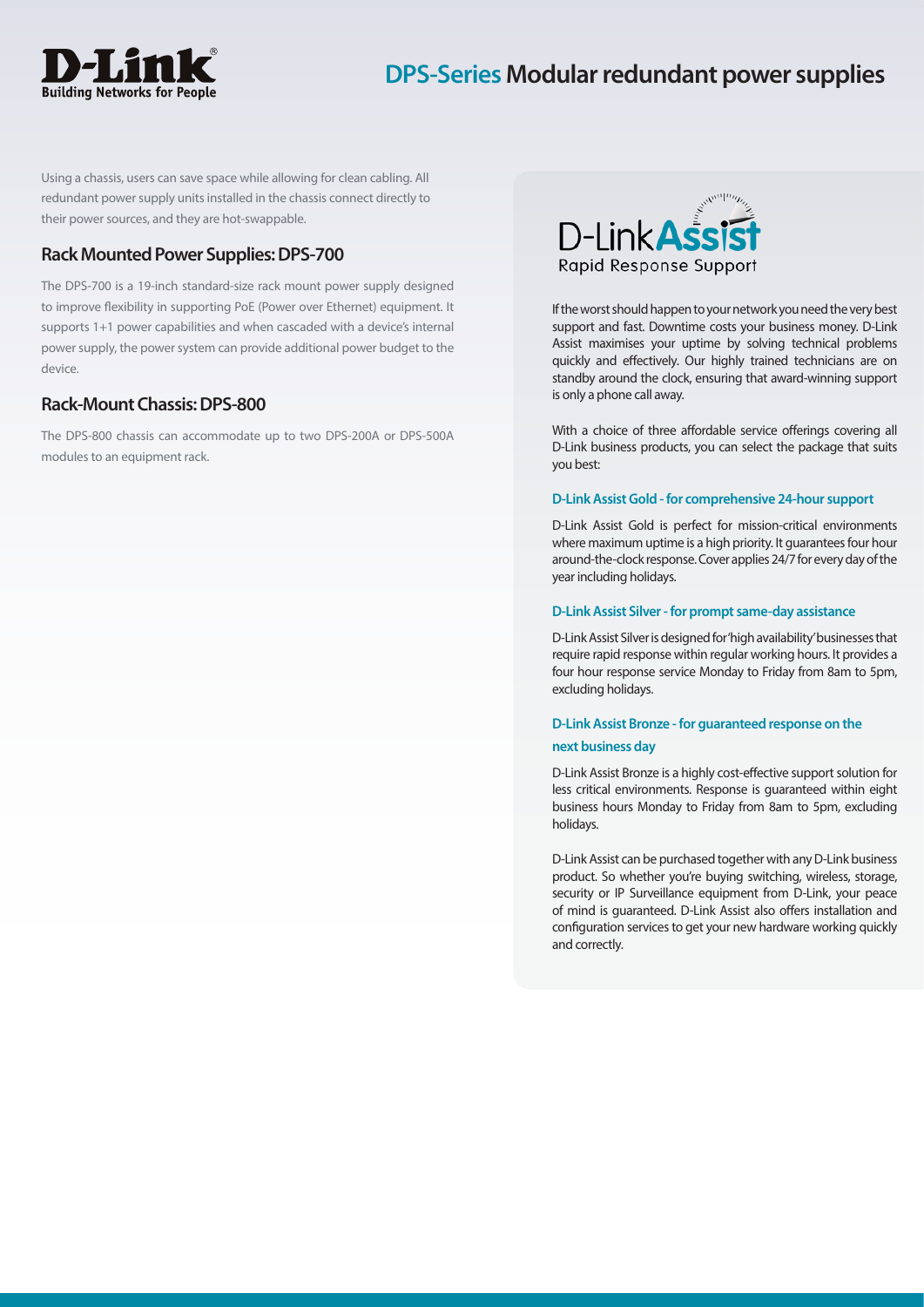

| <b>Technical Specifications</b> |                                                                                                                  |                                                                                                       |  |  |  |
|---------------------------------|------------------------------------------------------------------------------------------------------------------|-------------------------------------------------------------------------------------------------------|--|--|--|
| Power Supply                    | <b>DPS-200A</b>                                                                                                  | <b>DPS-500A</b>                                                                                       |  |  |  |
| <b>Modules</b>                  |                                                                                                                  |                                                                                                       |  |  |  |
| <b>Output Power</b>             | $\cdot$ 60 watts                                                                                                 | $\cdot$ 140 watts                                                                                     |  |  |  |
| Input Voltage Range             | $\cdot$ 90 to 264 V AC                                                                                           | $\cdot$ 90 to 264 V AC                                                                                |  |  |  |
| Input Frequency                 | $\cdot$ 47 to 63 Hz                                                                                              | $\cdot$ 47 to 63 Hz                                                                                   |  |  |  |
| Max Input Current               | $\cdot$ 1A at 240 V AC                                                                                           | $\cdot$ 1A at 240 V AC                                                                                |  |  |  |
| Max Inrush Current              | $-60A@230VAC$                                                                                                    | $-60A@230VAC$                                                                                         |  |  |  |
| Efficiency                      | $-75%$                                                                                                           | $-75%$                                                                                                |  |  |  |
| <b>Operating Temperature</b>    | • 0 to 50 $°C$ (32 to 122 $°F$ )                                                                                 | • 0 to 50 $°C$ (32 to 122 $°F$ )                                                                      |  |  |  |
| Storage Temperature             | • $-45$ to 85 °C (-49 to 185 °F)                                                                                 | • $-45$ to 85 °C (-49 to 185 °F)                                                                      |  |  |  |
| <b>Operating Humidity</b>       | 10 to 90% RH                                                                                                     | 10 to 90% RH                                                                                          |  |  |  |
| <b>Storage Humidity</b>         | 10 to 95% RH<br>$\bullet$                                                                                        | 10 to 95% RH<br>$\bullet$                                                                             |  |  |  |
| <b>MTBF</b>                     | 400,000 hours<br>$\bullet$                                                                                       | * 400,000 hours                                                                                       |  |  |  |
| <b>Dimensions</b>               | 172 x 257 x 43 mm (6.8 x 10.1 x 1.7 inches)<br>$\circ$<br>Panel size: 196 x 52 mm (7.7 x 2.04 inches)<br>$\circ$ | 172 x 257 x 43 mm (6.8 x 10.1 x 1.7 inches)<br>$\circ$<br>Panel size: 196 x 52 mm (7.7 x 2.04 inches) |  |  |  |
| Weight                          | $\cdot$ 1.51 kg                                                                                                  | $\cdot$ 1.51 kg                                                                                       |  |  |  |

| <b>Rack-mount Power Supplies</b> | <b>DPS-700</b>                  |
|----------------------------------|---------------------------------|
| Output Power                     | $-589$ watts                    |
| Input Voltage Range              | $\cdot$ 90 to 264 V AC          |
| Input Frequency                  | $\cdot$ 47 to 63 Hz             |
| Max Input Current                | $-3.7A@230VAC$                  |
| Max Inrush Current               | $-30A@230VAC$                   |
| Efficiency                       | 80%                             |
| Operating Temperature            | $\cdot$ 0 to 65 $^{\circ}$ C    |
| Storage Temperature              | $-40 to 85° C$                  |
| <b>Operating Humidity</b>        | $\cdot$ 5 to 95 RH              |
| <b>Storage Humidity</b>          | • 5% to 95% RH                  |
| <b>MTBF</b>                      | • 624,961 hours                 |
| <b>Dimensions</b>                | $441 \times 199.4 \times 44$ mm |
| Weight                           | • 3.65 kg                       |

| Rack-mount Chassis | <b>DPS-800</b>    |
|--------------------|-------------------|
| Slot Number        | 2-slot chassis    |
| <b>Dimensions</b>  | 482 x 180 x 55 mm |
| Output Power       | 1.06 kg           |